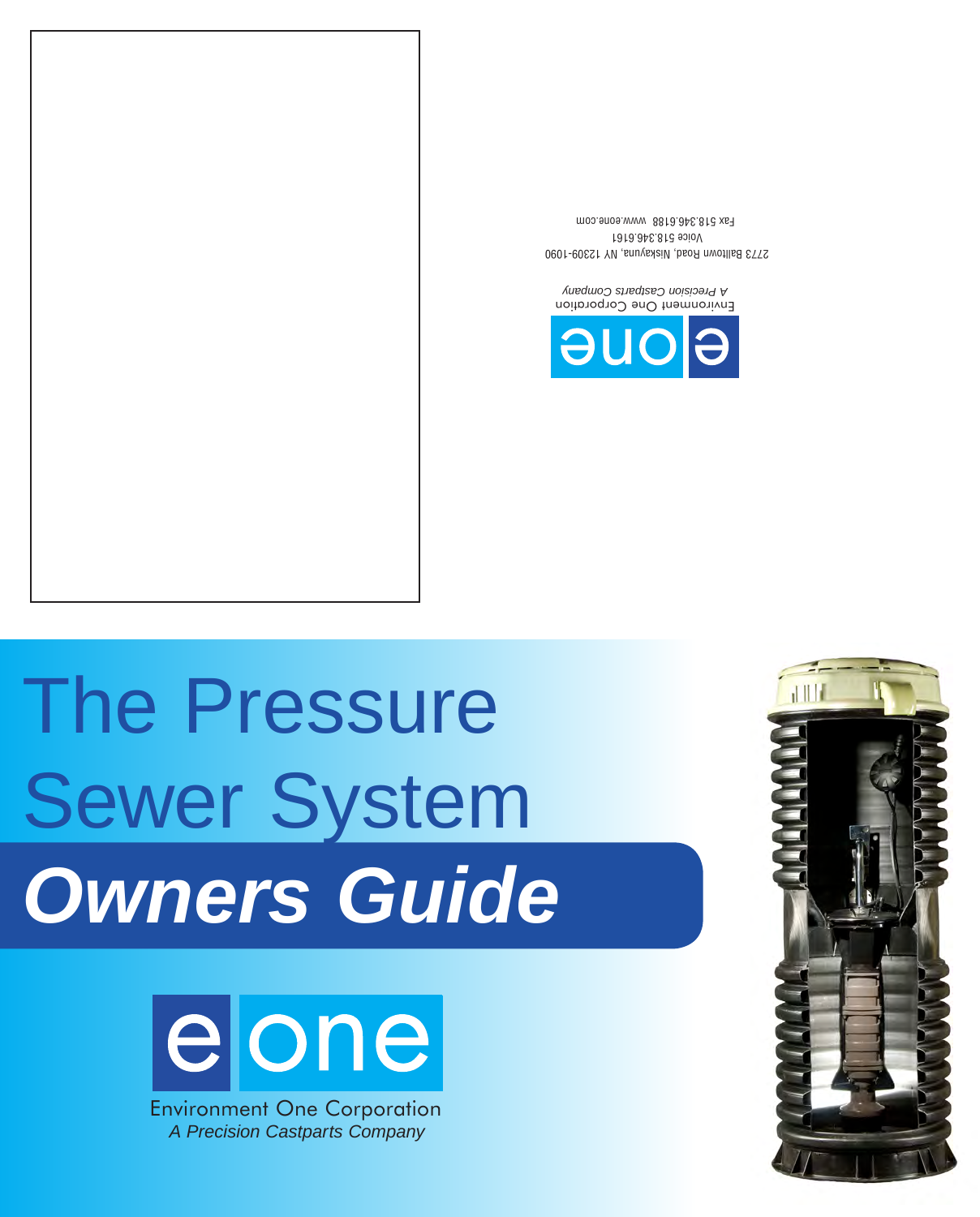# The Pressure Sewer System

**A pressure sewer system is used in certain areas because of the unsuitability and/or cost of a conventional sewer system.**

The pressure sewer system consists of a pumping unit installed on your property which is connected to a network of pipes from other pumping units in your area.

These pipes transfer wastewater to the sewer system or treatment plant that processes the wastewater into reclaimed water suitable for re-use or recycling.

The systems installed are E/One grinder pump stations and are very reliable and robust.

There is not much you need to do and very little that can go wrong. The diagram opposite shows how it works.

You have approximately 24 hours of storage depending on water usage.

The Pressure Sewer System

*\* Your grinder pump station may be different than model shown.*

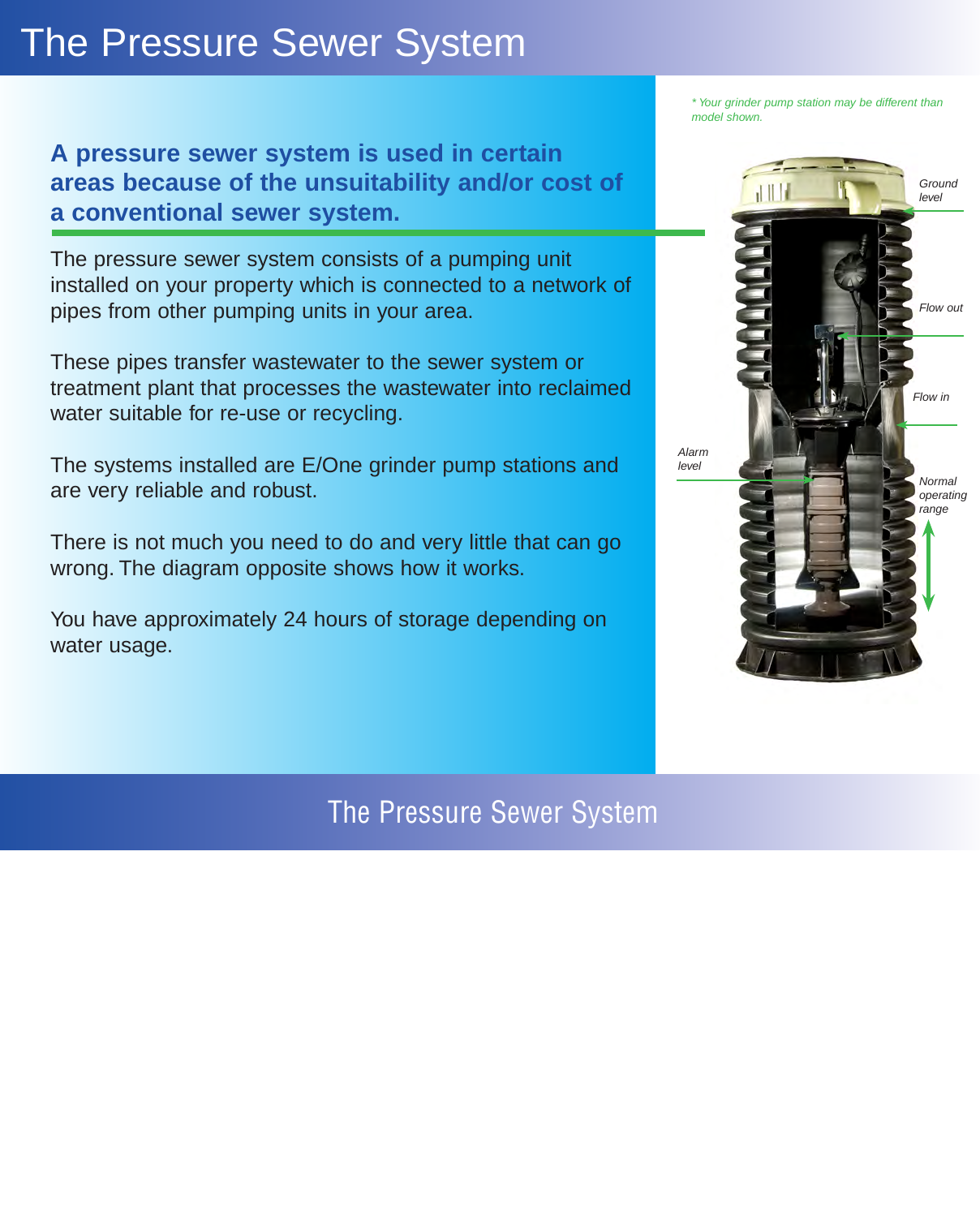## There are a few things you need to know to ensure the system runs smoothly.

The system operates like a normal sewer system, taking waste liquids from your toilet, sink, shower, bath, dishwasher and washing machine and transferring it to the sewer system or treatment plant.

*To avoid blockages and damage to the pump, the following items should NOT be placed into the system:*

- **Glass**
- **Metal**
- **Gravel, sand (including aquarium stone), and coffee grinds**
- **Seafood shells**
- **Socks, rags or cloths**
- **Plastic**
- **Sanitary napkins or tampons**
- **Disposable diapers**
- **Kitty litter**
- **Explosives**
- **Flammable materials**
- **Lubricating oil, grease, cooking oil, paint**
- **Strong chemicals**
- **Gasoline or diesel**
- **Stormwater runoff**



## Using the System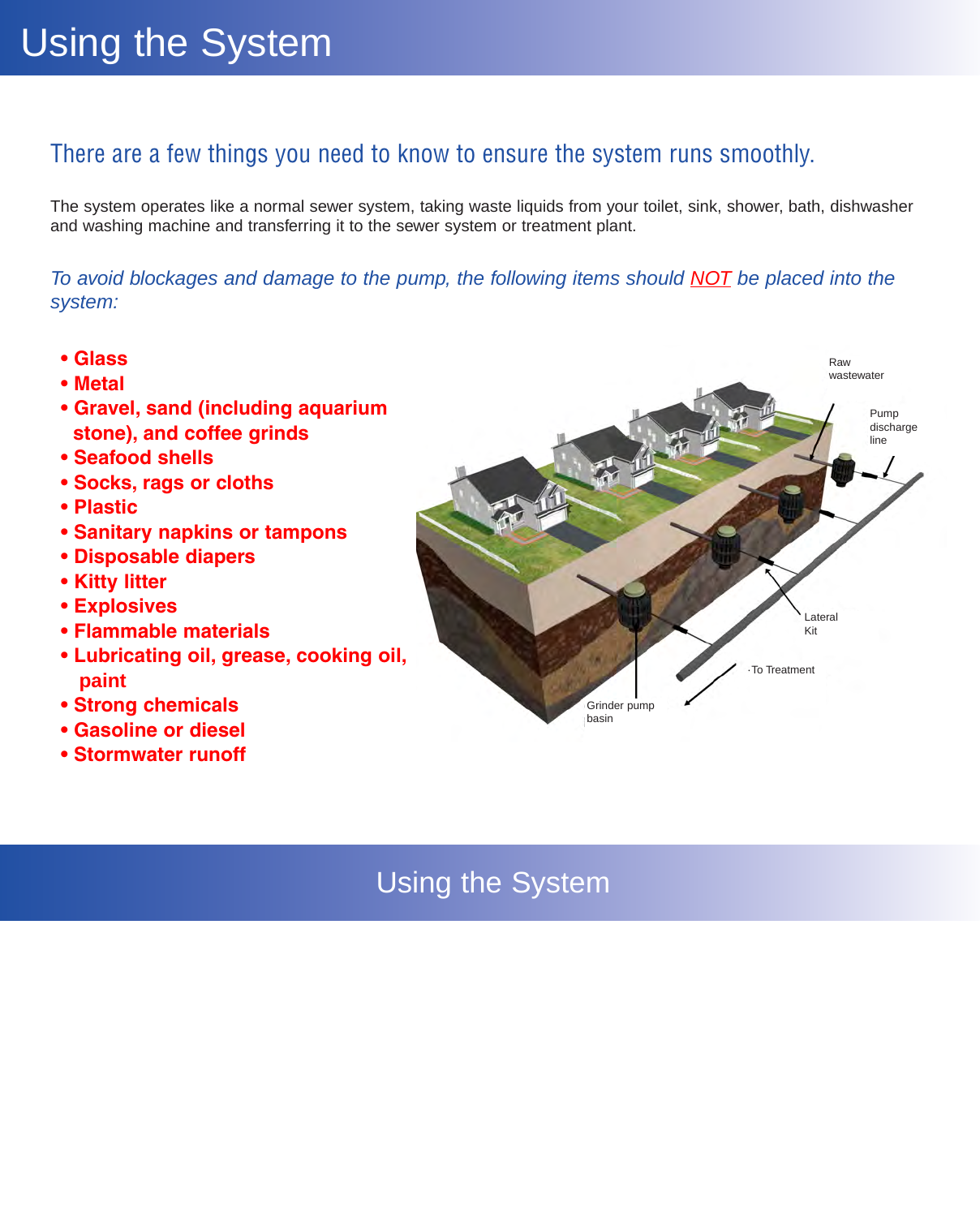## What to do if the alarm sounds

Turn off the sound of the alarm by pressing the silence button underneath the alarm panel.

If the alarm light is still active after an hour, then call the phone number located on the back of this pamphlet. If the alarm sounded and the system subsequently cleared itself, you should consider what caused this to happen.

The system has a 24-hour emergency storage capacity, depending on water usage, so any repairs will be carried out within the 24-hour period. At these times, you should try to minimize the amount of wastewater going into the system.

If you notice any irregularity with the unit, such as the alarm sounding frequently, then contact the phone number located on the back of this pamphlet.



#### **Press the button**

located under the alarm panel. This will turn off the sound of the alarm. However, the alarm light will continue to be lit.

#### **Wait an hour**

and then check to see if the light on the alarm panel is still on. If the light is off, the panel is no longer in alarm; no further action is required.

**If the light on the alarm panel is still lit, then call the phone number on the back**

**Give your name, address and telephone number.**

## **DO NOT ATTEMPT TO REPAIR THE UNIT YOURSELF**

What to do if the alarm sounds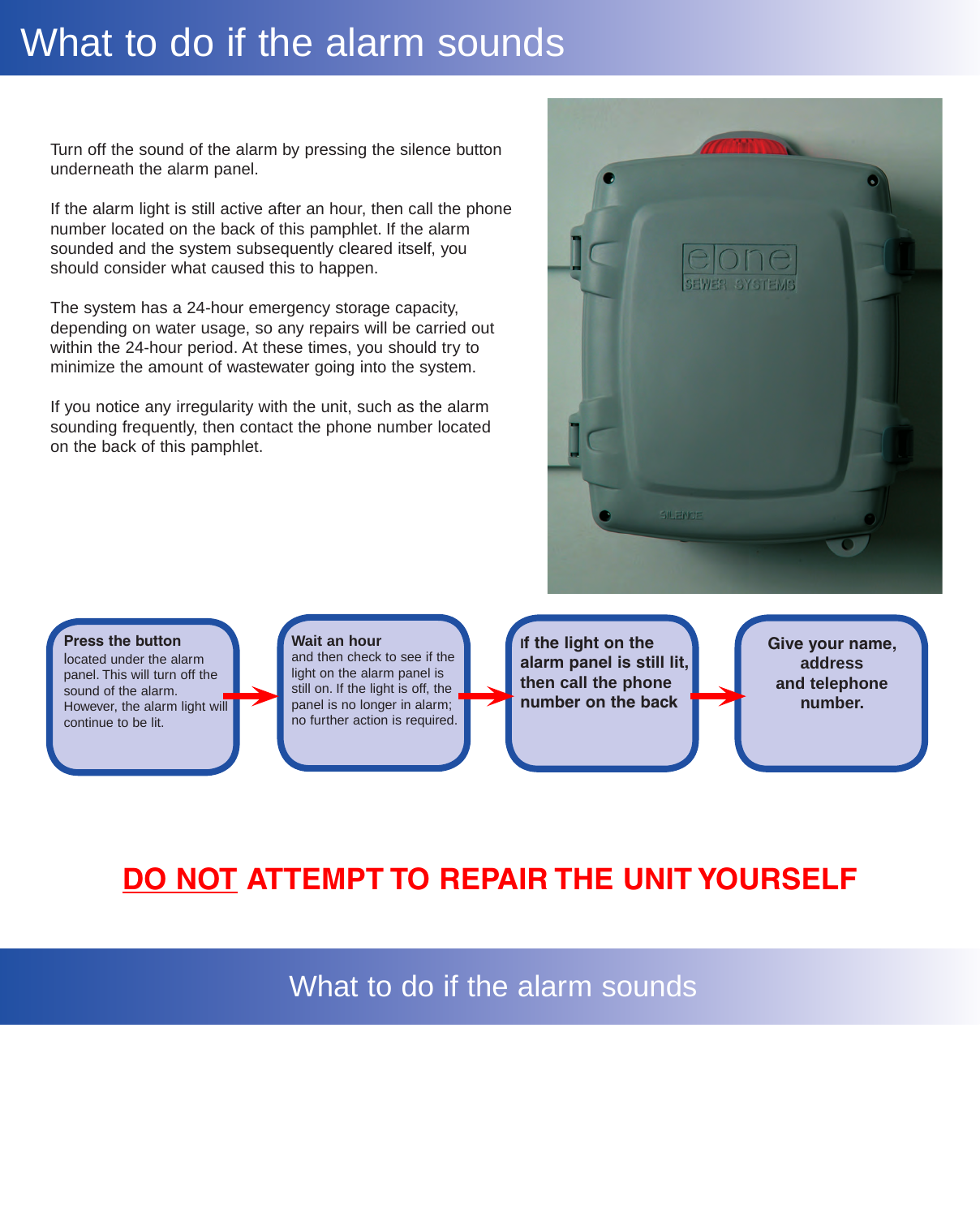## **The system is damaged and needs repair**

*(example: a pipeline breaks)*

- If the alarm sounds, follow the alarm procedure on the previous page.
- If there is a break in the discharge pipe, turn off the power to the pump and **report the damage by calling the phone number located on the back of this pamphlet** and minimize water usage until it is repaired. **Make sure the service person has easy and safe access to the pump for repair.**
- If it is a water supply pipe, turn off your water supply and **contact a plumber for repair.**

#### **The unit becomes smelly?**

• When operating normally there should be no noticeable odors coming from the unit. If it gets smelly, the unit may need flushing. Just run clean water down your kitchen, laundry or bathroom sink for about 10 minutes. **If the unit remains smelly, call the phone number located on the back of this pamphlet.**

#### **You notice wet spots around the pumping unit or the discharge pipe?**

• The pumping unit and discharge pipe are totally sealed. If you notice wet spots around the unit or pipe and there has not been any recent rain, **call the phone number located on the back of this pamphlet.**

#### **The alarm keeps going off when it rains?**

• It means rainwater may be getting into your system and overloading it. **Contact your plumber to investigate.**

#### **The neighbor's alarm goes off and they are away?**

• **Call the phone number located on the back of this pamphlet immediately and report the problem.** Do not investigate the problem yourself.

#### **There is a power failure?**

• If there is a power failure, reduce water use where possible. The alarm may activate until the unit clears itself. If the alarm remains on for over an hour after the power has been restored, **call the phone number located on the back of this pamphlet.**



## **Troubleshooting**